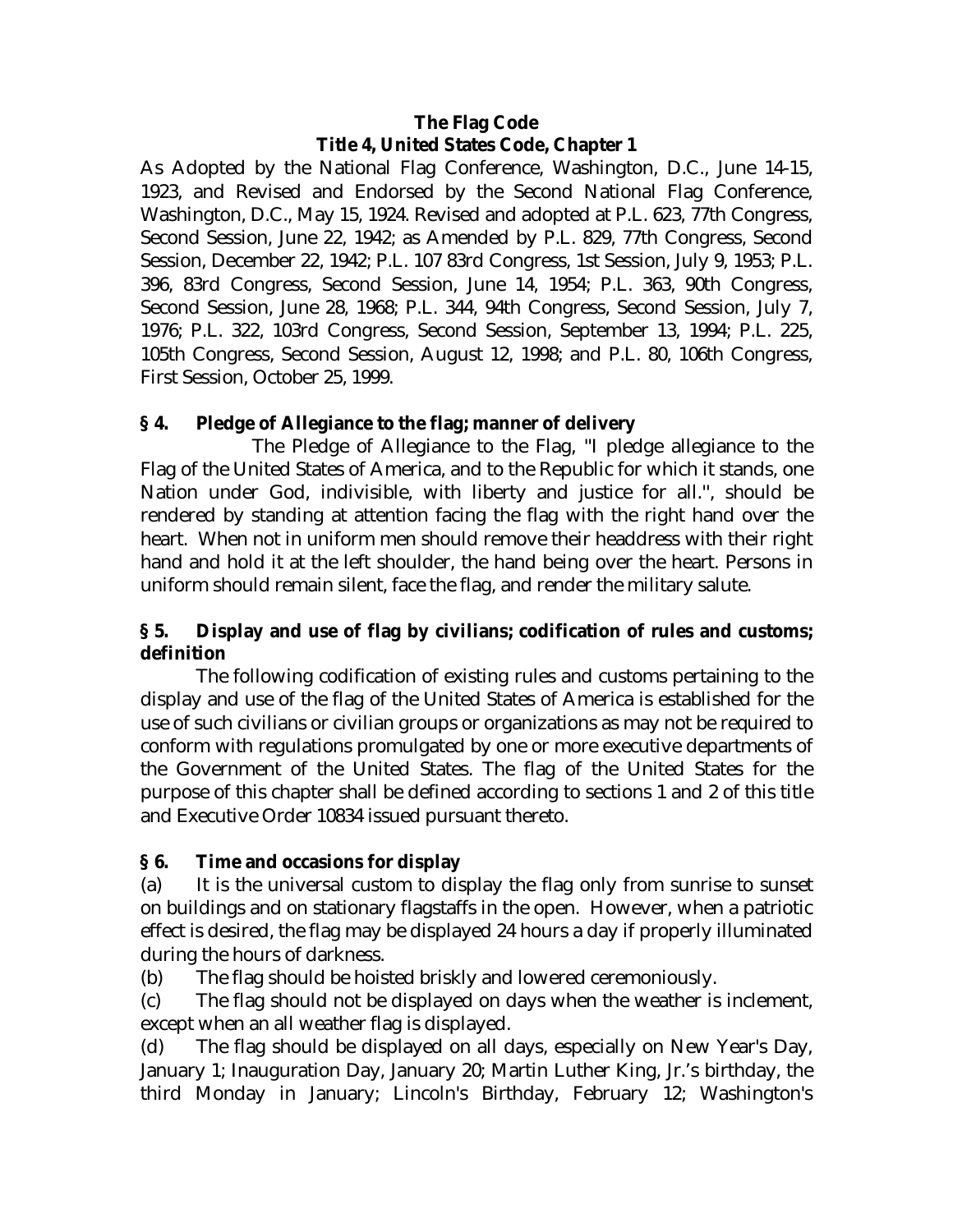Birthday, third Monday in February; Easter Sunday (variable); Mother's Day, second Sunday in May; Armed Forces Day, third Saturday in May; Memorial Day (half-staff until noon), the last Monday in May; Flag Day, June 14; Independence Day, July 4; Labor Day, first Monday in September; Constitution Day, September 17; Columbus Day, second Monday in October; Navy Day, October 27; Veterans Day, November 11; Thanksgiving Day, fourth Thursday in November; Christmas Day, December 25; and such other days as may be proclaimed by the President of the United States; the birthdays of States (date of admission); and on State holidays.

(e) The flag should be displayed daily on or near the main administration building of every public institution.

(f) The flag should be displayed in or near every polling place on election days.

(g) The flag should be displayed during school days in or near every schoolhouse.

# **§ 7. Position and manner of display**

The flag, when carried in a procession with another flag or flags, should be either on the marching right; that is, the flag's own right, or, if there is a line of other flags, in front of the center of that line.

(a) The flag should not be displayed on a float in a parade except from a staff, or as provided in subsection (i) of this section.

(b) The flag should not be draped over the hood, top, sides, or back of a vehicle or of a railroad train or a boat. When the flag is displayed on a motorcar, the staff shall be fixed firmly to the chassis or clamped to the right fender.

(c) No other flag or pennant should be placed above or, if on the same level, to the right of the flag of the United States of America, except during church services conducted by naval chaplains at sea, when the church pennant may be flown above the flag during church services for the personnel of the Navy. No person shall display the flag of the United Nations or any other national or international flag equal, above, or in a position of superior prominence or honor to, or in place of, the flag of the United States at any place within the United States or any Territory or possession thereof: Provided, That nothing in this section shall make unlawful the continuance of the practice heretofore followed of displaying the flag of the United Nations in a position of superior prominence or honor, and other national flags in positions of equal prominence or honor, with that of the flag of the United States at the headquarters of the United Nations.

(d) The flag of the United States of America, when it is displayed with another flag against a wall from crossed staffs, should be on the right, the flag's own right, and its staff should be in front of the staff of the other flag.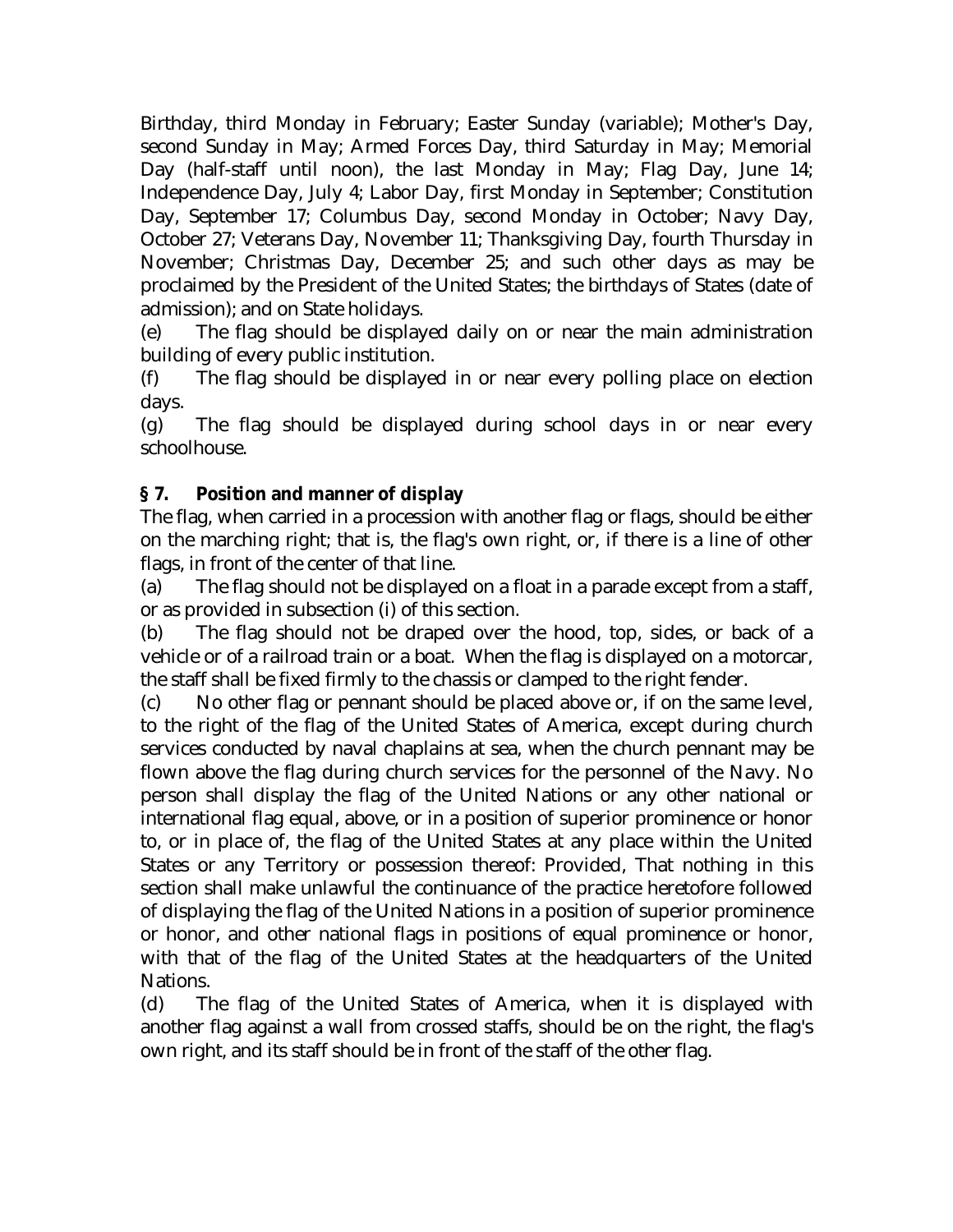(e) The flag of the United States of America should be at the center and at the highest point of the group when a number of flags of States or localities or pennants of societies are grouped and displayed from staffs.

(f) When flags of States, cities, or localities, or pennants of societies are flown on the same halyard with the flag of the United States, the latter should always be at the peak. When the flags are flown from adjacent staffs, the flag of the United States should be hoisted first and lowered last. No such flag or pennant may be placed above the flag of the United States or to the United States flag's right.

(g) When flags of two or more nations are displayed, they are to be flown from separate staffs of the same height. The flags should be of approximately equal size. International usage forbids the display of the flag of one nation above that of another nation in time of peace.

(h) When the flag of the United States is displayed from a staff projecting horizontally or at an angle from the window sill, balcony, or front of a building, the union of the flag should be placed at the peak of the staff unless the flag is at half-staff. When the flag is suspended over a sidewalk from a rope extending from a house to a pole at the edge of the sidewalk, the flag should be hoisted out, union first, from the building.

(i) When displayed either horizontally or vertically against a wall, the union should be uppermost and to the flag's own right, that is, to the observer's left. When displayed in a window, the flag should be displayed in the same way, with the union or blue field to the left of the observer in the street.

(j) When the flag is displayed over the middle of the street, it should be suspended vertically with the union to the north in an east and west street or to the east in a north and south street.

(k) When used on a speaker's platform, the flag, if displayed flat, should be displayed above and behind the speaker. When displayed from a staff in a church or public auditorium, the flag of the United States of America should hold the position of superior prominence, in advance of the audience, and in the position of honor at the clergyman's or speaker's right as he faces the audience. Any other flag so displayed should be placed on the left of the clergyman or speaker or to the right of the audience.

(l) The flag should form a distinctive feature of the ceremony of unveiling a statue or monument, but it should never be used as the covering for the statue or monument.

(m) The flag, when flown at half-staff, should be first hoisted to the peak for an instant and then lowered to the half-staff position. The flag should be again raised to the peak before it is lowered for the day. On Memorial Day the flag should be displayed at half-staff until noon only, then raised to the top of the staff. By order of the President, the flag shall be flown at half-staff upon the death of principal figures of the United States Government and the Governor of a State, territory, or possession, as a mark of respect to their memory. In the event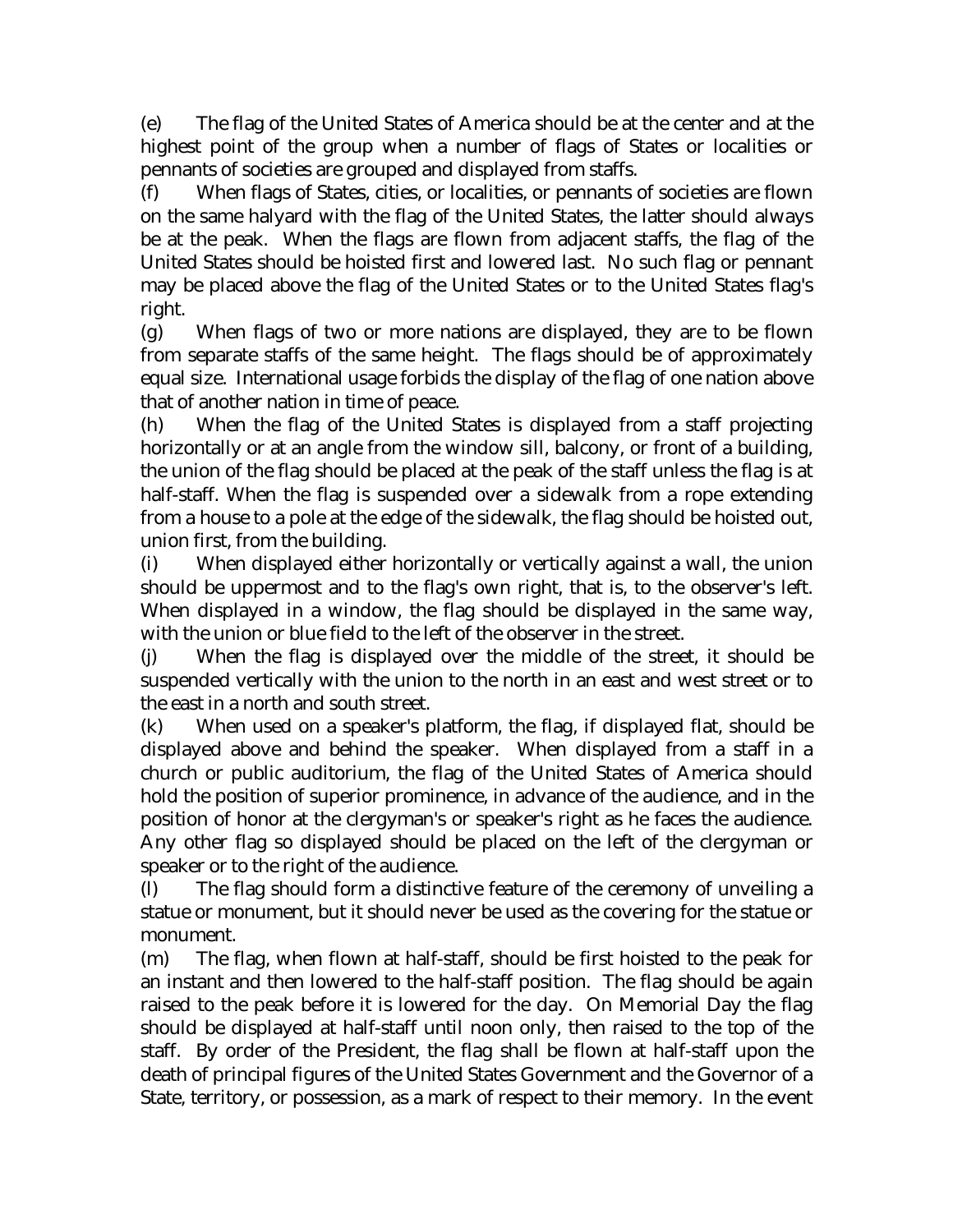of the death of other officials or foreign dignitaries, the flag is to be displayed at half-staff according to Presidential instructions or orders, or in accordance with recognized customs or practices not inconsistent with law. In the event of the death of a present or former official of the government of any State, territory, or possession of the United States, the Governor of that State, territory, or possession may proclaim that the National flag shall be flown at half-staff. The flag shall be flown at half-staff 30 days from the death of the President or a former President; 10 days from the day of death of the Vice President, the Chief Justice or a retired Chief Justice of the United States, or the Speaker of the House of Representatives; from the day of death until interment of an Associate Justice of the Supreme Court, a Secretary of an executive or military department, a former Vice President, or the Governor of a State, territory, or possession; and on the day of death and the following day for a Member of Congress. The flag shall be flown at half-staff on Peace Officers Memorial Day, unless that day is also Armed Forces Day. As used in this subsection -

(1) the term ''half-staff'' means the position of the flag when it is one-half the distance between the top and bottom of the staff;

(2) the term ''executive or military department'' means any agency listed under sections 101 and 102 of title 5, United States Code; and

(3) the term ''Member of Congress'' means a Senator, a Representative, a Delegate, or the Resident Commissioner from Puerto Rico.

(n) When the flag is used to cover a casket, it should be so placed that the union is at the head and over the left shoulder. The flag should not be lowered into the grave or allowed to touch the ground.

(o) When the flag is suspended across a corridor or lobby in a building with only one main entrance, it should be suspended vertically with the union of the flag to the observer's left upon entering. If the building has more than one main entrance, the flag should be suspended vertically near the center of the corridor or lobby with the union to the north, when entrances are to the east and west or to the east when entrances are to the north and south. If there are entrances in more than two directions, the union should be to the east.

## **§ 8. Respect for flag**

No disrespect should be shown to the flag of the United States of America; the flag should not be dipped to any person or thing. Regimental colors, State flags, and organization or institutional flags are to be dipped as a mark of honor.

(a) The flag should never be displayed with the union down, except as a signal of dire distress in instances of extreme danger to life or property.

 (b) The flag should never touch anything beneath it, such as the ground, the floor, water, or merchandise.

(c) The flag should never be carried flat or horizontally, but always aloft and free.